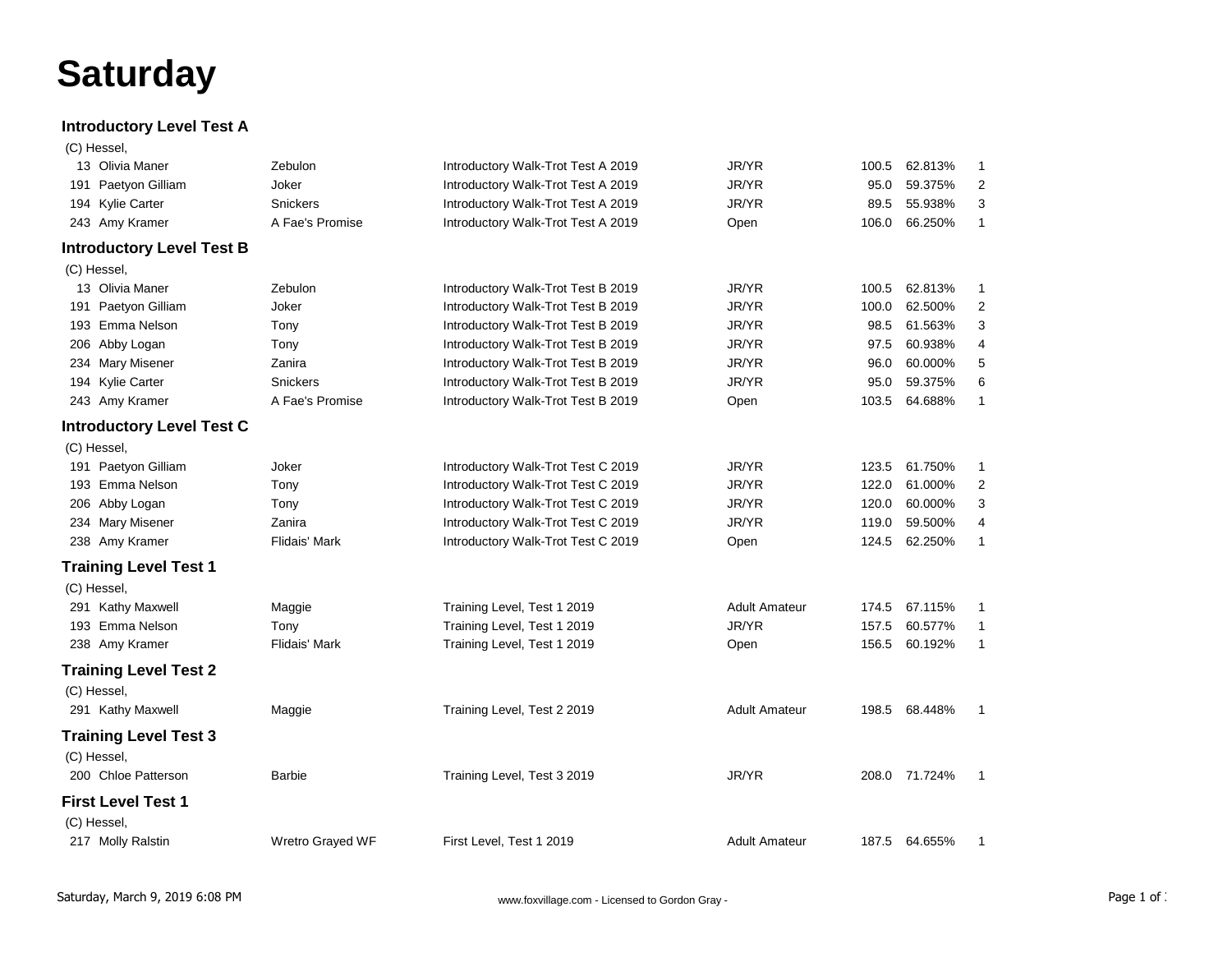| 200 Chloe Patterson                     | <b>Barbie</b>           | First Level, Test 1 2019         | JR/YR                | 201.5 | 69.483%       | -1             |
|-----------------------------------------|-------------------------|----------------------------------|----------------------|-------|---------------|----------------|
| 270 Kyriana Beard                       | Fergie                  | First Level, Test 1 2019         | JR/YR                | 186.0 | 64.138%       | 2              |
| 272 Kyriana Beard                       | Checkers                | First Level, Test 1 2019         | JR/YR                | 185.5 | 63.966%       | 3              |
| <b>First Level Test 2</b>               |                         |                                  |                      |       |               |                |
| (C) Hessel,                             |                         |                                  |                      |       |               |                |
| 258 Molly Ralstin                       | Mr. Big Stuff           | First Level, Test 2 2019         | <b>Adult Amateur</b> | 229.0 | 65.429%       | 1              |
| 217 Molly Ralstin                       | <b>Wretro Grayed WF</b> | First Level, Test 2 2019         | <b>Adult Amateur</b> | 224.5 | 64.143%       | 2              |
| 272 Kyriana Beard                       | Checkers                | First Level, Test 2 2019         | JR/YR                | 226.5 | 64.714%       | 1              |
| 270 Kyriana Beard                       | Fergie                  | First Level, Test 2 2019         | JR/YR                | 226.0 | 64.571%       | 2              |
| <b>First Level Test 3</b>               |                         |                                  |                      |       |               |                |
| (C) Hessel,                             |                         |                                  |                      |       |               |                |
| 258 Molly Ralstin                       | Mr. Big Stuff           | First Level, Test 3 2019         | <b>Adult Amateur</b> | 230.0 | 63.889%       |                |
| <b>Third Level Test 1</b>               |                         |                                  |                      |       |               |                |
| (C) Hessel,                             |                         |                                  |                      |       |               |                |
| 300 Courtney Vaughn                     | <b>Won Direction</b>    | Third Level, Test 1 2019         | <b>Adult Amateur</b> |       | 246.5 66.622% | 1              |
| <b>Fourth Level Test 1</b>              |                         |                                  |                      |       |               |                |
| (C) Hessel,                             |                         |                                  |                      |       |               |                |
| 14 Nancy Litsch                         | JC Keely of Texel       | Fourth Level, Test 1 2019        | <b>Adult Amateur</b> | 255.5 | 65.513%       | 1              |
| <b>Musical Freestyle Test of Choice</b> |                         |                                  |                      |       |               |                |
| (C) Hessel,                             |                         |                                  |                      |       |               |                |
| 184 Tamera A. Mayo                      | Mantreh Sport           | USDF Freestyle, Third Level 2019 | <b>Adult Amateur</b> |       | 224.5 74.833% | 1              |
| 179 Tamera A. Mayo                      | Clair NAF Sport         | USDF Freestyle, Third Level 2019 | <b>Adult Amateur</b> |       | 212.5 70.833% | $\overline{2}$ |
| <b>Western Dressage Introductory 1</b>  |                         |                                  |                      |       |               |                |
| (C) Hessel,                             |                         |                                  |                      |       |               |                |
| 295 Paetyon Gilliam                     | Willie                  | Western Dressage Intro Test 1    | JR/YR                | 135.0 | 61.364%       | 1              |
| 137 Holly Huffaker                      | Rascal                  | Western Dressage Intro Test 1    | Open                 | 126.0 | 57.273%       | $\mathbf{1}$   |
| <b>Western Dressage Introductory 2</b>  |                         |                                  |                      |       |               |                |
| (C) Hessel,                             |                         |                                  |                      |       |               |                |
| 295 Paetyon Gilliam                     | Willie                  | Western Dressage Intro Test 2    | JR/YR                |       | 114.0 63.333% | 1              |
|                                         |                         |                                  |                      |       |               |                |
| <b>Western Dressage Introductory 3</b>  |                         |                                  |                      |       |               |                |
| (C) Hessel,<br>228 Marlene Miller       | Playboy's Bit O' Honor  | Western Dressage Intro Test 3    | <b>Adult Amateur</b> | 130.0 | 65.000%       | 1              |
| 137 Holly Huffaker                      | Rascal                  | Western Dressage Intro Test 3    | Open                 | 119.0 | 59.500%       | 1              |
|                                         |                         |                                  |                      |       |               |                |
| <b>Western Dressage Introductory 4</b>  |                         |                                  |                      |       |               |                |
| (C) Hessel,                             |                         |                                  |                      |       |               |                |
| 228 Marlene Miller                      | Playboy's Bit O' Honor  | Western Dressage Intro Test 4    | <b>Adult Amateur</b> |       | 130.0 61.905% | 1              |